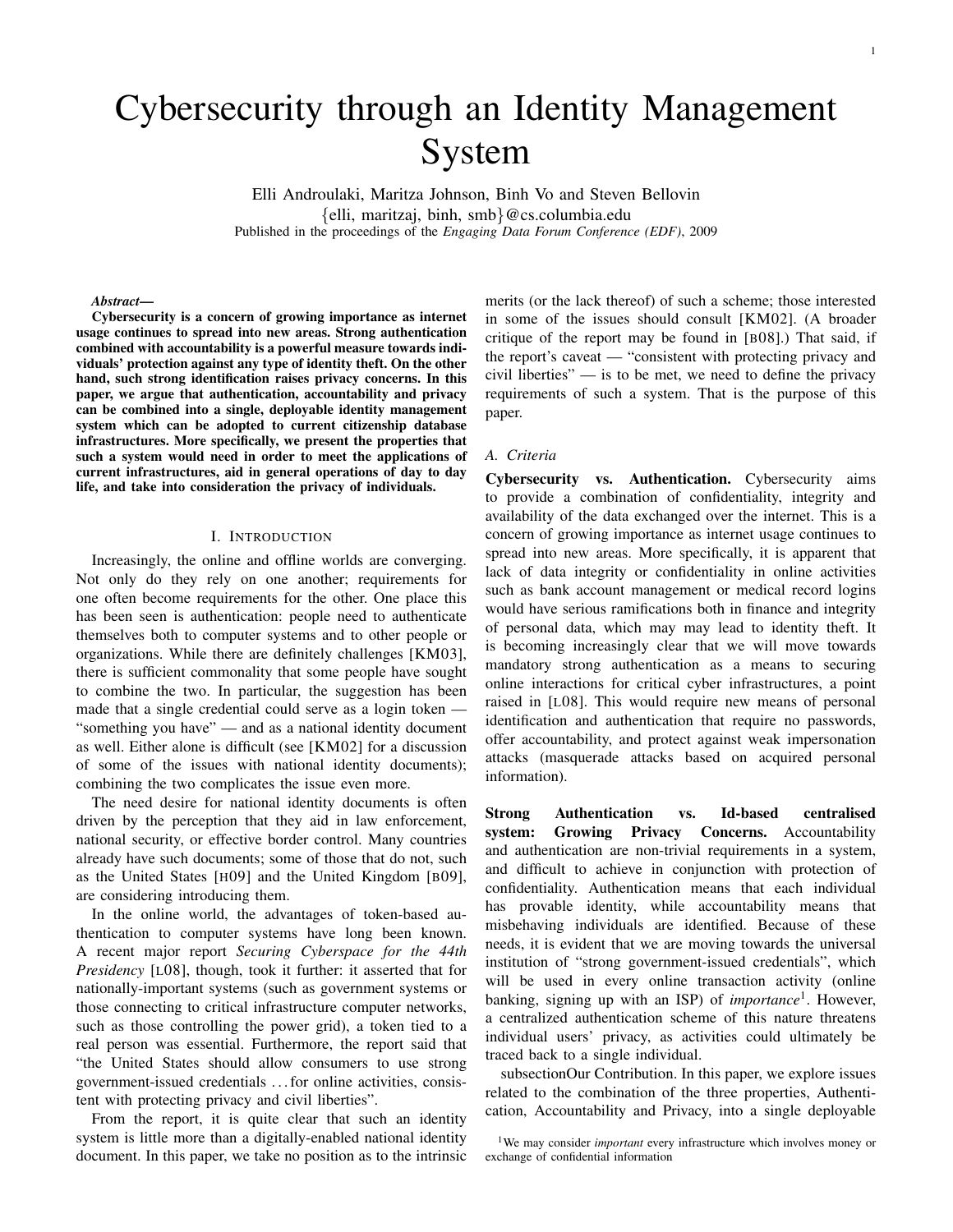*identity management* system. More precisely, we will focus on the requirements and restrictions that would need to be met to satisfy the conflicting goals of user privacy and confidentiality, and security in the face of a card-based identity management system that addresses all current financial activities ranging from online purchases to taxation and employment.

## *B. Organization.*

In the following section we will describe the main attributes of the proposed system, including the entities from which it consists of. In section III we will refer to the collaboration opportunities and motives each one of the system's entities may have against our requirements, while in IV we specify our requirements for each user-activity. In the two last sections, we deal with other issues making the deployability of such a centralized systen more difficult in real world; we also provide an overview of previous work on the topic.

## II. THE CONCEPT OF A CENTRALIZED PRIVACY-PRESERVING CREDENTIAL SYSTEM

As mentioned above, our goal is to present the issues arising from the need to combine authentication, accountability and privacy in a single system that will be used in the real world. More precisely, we will refer to a system where individuals have a single identity, register with a public authority, and obtain government-issued credentials. These credentials can be used by the individuals to participate in a number of real-world *interactions*. These interactions include — without being limited to — the most important (id-based) activities of an individual, such as handling of employment, management of bank accounts, fair and accurate income tax reporting, fair credit score update, verification of specific attributes of the individual — for example, that the individual is above the drinking-age limit — and registration in multiple online or offline clubs, associations or services.

In order to cover the most common activities, a centralized identity management system would need to include the following entities:

- *Users*, who may interact with other users or organizations in order to perform various tasks. Users represent the citizens and other residents of a country.
- *Employers*, who form employment relationships with users and are responsible for reporting income and corresponding tax withholding. Employers may be any type of real-world employers.
- *Banks*, who allow users to open (possibly pseudonymous) accounts for the purpose of storing cash and handling financial transactions. They are responsible for reporting interest for income tax purposes.
- The *Registration Authority* (RA), which is responsible for registering the legal users and manages the construction, modification, and destruction of government-issued users' credentials. Given the fact that users represent a country's citizens, RA may represent the official citizens' registry, i.e., Social security office for USA.
- The *Tax Authority* (TA), which is responsible for ensuring that correct income taxes are paid by all users.

• *Non-financial organizations*, who may wish to extend membership to users and are not responsible for tax reporting. Such organizations may be hospitals, gym centers, schools, any electronic commerce oriented website, etc.



Fig. 1. Chain of procedures in real world.



Fig. 2. Chain of procedures in the Identity Management System.

Fig.1 gives a high level view of the current interactions between the entities, showing the series of transactions in current identification systems. Citizens collaborate with an authority similar to RA to issue a national identity card, which they use later on to open accounts in banks, to be employed and receive their payments, and to prove their age. However, we can see that in online communications — and if payment is guaranteed wherever required — proof of identity is not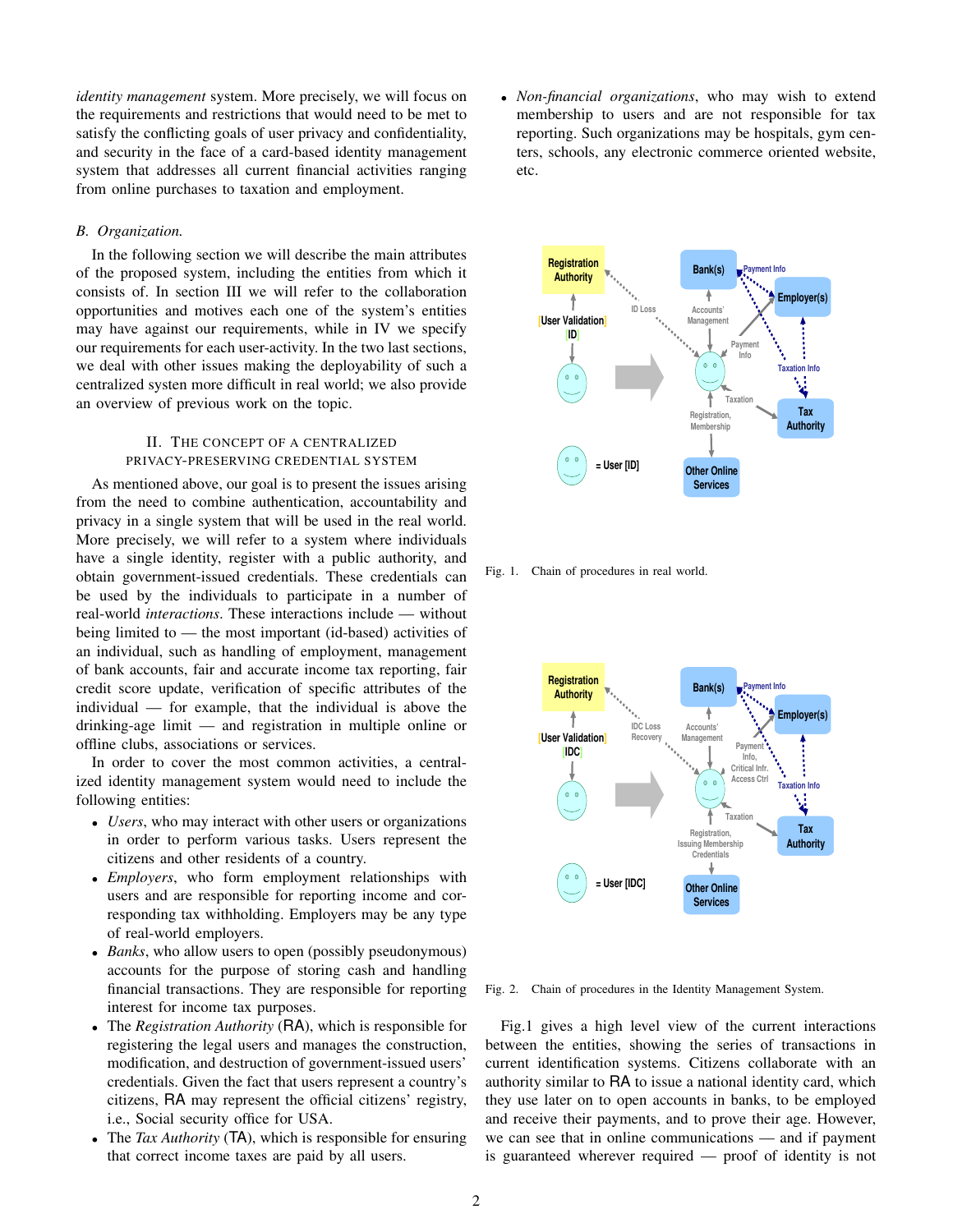required (i.e., to obtain membership to a website). In this way, users suffer no consequence if behaving dishonestly, i.e., if they visit a site they are not supposed to visit or if they steal confidential information. In order to deal with this, we suggest the architecture given in fig.2. In this architecture, each valid user interacts with RA to obtain credentials stored in an identity card IDC. Each user with an IDC can prove his validity without revealing his entire identity, open bank accounts, register to many other online and offline organizations, while being held accountable for misbehavior, depending on each organizations' policy. In the following section we will describe specific requirements of the proposed system in greater detail.

A primary goal of a privacy-preserving system is the a way to avoid unnecessary *linkage*. That is, it should be impossible for anyone, in the public or private sectors, to determine if two different uses of an identity card correspond to the same individual. At the same time, legally-required auditing and reconciliation (such as for income taxes) should be able to take place.

## III. A "REAL WORLD"-BASED THREAT MODEL

Our real world deployability assumption defines our threat model completely. In particular, we assume that

- *Users may try to cheat.* A user may try to avoid paying taxes or paying for his purchases, lie for not having received his payment. In addition, a user may try to impersonate other users to use their funds (impersonation attack) or frame other users to appear guilty for the his malicious actions. Under the aforementioned assumptions, we further assume that a user is motivated enough to attempt any type of forgery.
- *Banks are "honest but curious".* Aiming to maintain their clientele, banks are trusted to perform all their functional operations correctly, i.e., they issue credentials, open and update accounts as instructed by their customers. On the other hand, we assume that banks may use the information they possess for their customers for other reasons, i.e., to sell credit card based profiles to advertising companies, while they may collaborate with tax authority or employers to reveal the identity behind a (swiss) anonymous account.
- *Employers may be either "honest" or "malicious".* In the general case of powerful employers, we assume "honesty" in payments towards the users, while they may try to avoid paying taxes properly. On the other hand, smaller employers may try to avoid paying employees on time or avoid paying amounts due to former employees.
- *Tax* (TA) *and Registration* (RA) *Authorities are considered to be "honest"*, as we assume that they are operated by the government who wants to protect honest users. However, they are not assumed to protect privacy; indeed, there have been a number of incidents in the U.S. of privacy violations by tax authorities or by unscrupulous individuals employed by the tax authorities.
- *Online Commercial Websites are considered to be "honest but curious".* They have to be "honest" in their functional operations to attract more users, while they use any

related internet-provided information and collaborate with other websites to trace individuals' transaction activity. This is particularly beneficial for targeted ads' techniques, which base their ad-efficiency on ads' relevence to users' profiles.

• *All entities may collaborate only with governmental permission.*

Having mentioned what our assumptions are regarding the entities in a centralized privacy preserving identity management system, in the following section we will elaborate on the specific requirements of the proposed system.

## IV. MORE SPECIFIC "REAL WORLD"-BASED REQUIREMENTS: HOW *ideal* AND *reality* ARE COMBINED

*Authentication*, *Accountability*, *Privacy* and *Deployability* are the fundamental requirements of the system proposed. *Authentication* requires making sure that each party in the system cannot lie about who he is. *Accountability* requires that misbehaving parties are traced and punished. *Deployability* is reflected on the assumptions we made on our threat model, which represent the real world environment, as well as on the system's *applicability* requirement. More specifically, we require that the identity management system should be designed in a way so that it scales for large systems, while it takes in consideration most financial activities of current citizens, ranging from banking, taxation, to ecommerce. *Privacy* requirements, in the context of a centralized identity management system with so broad range of activities, can be restricted as to honest citizens' *activity untraceability with respect to all the entities*. In particular, we require that honest users' activities should not be to be traceable — or even linked one to the other as done by the same individual — without the latter's concent.

In what follows, we will elaborate on each of our core requirements in the context of the of users' most importatn financial activities, i.e., Bank Account Management, Taxation, Employment and Registration to other online services.

General ID System Requirements. First of all, as we require a centralized strong authentication scheme, each identity should be ultimately uniquely identified. In particular, we require that each user U in our system

1) interacts with the RA *o*nce to issue a *single* valid identity card. We will refer to this card as IDC. Privacy requires that IDCs are created with citizens' collaboration such that only them can reissue tham. The requirement for the one-to-one correspondence between users and IDCs resembles the way current citizenship logs operate: *each citizen is only registered once to his country of citizenship.* As birth certificates or current citizenshiprelated identity cards, IDCs should be enough to prove users' validity. (We recognized that this is a very difficult process. Solving it is outside the scope of this paper; we assume that governments have sufficient motive for doing it reqardless. Again, see [KM02] for some of the issues.)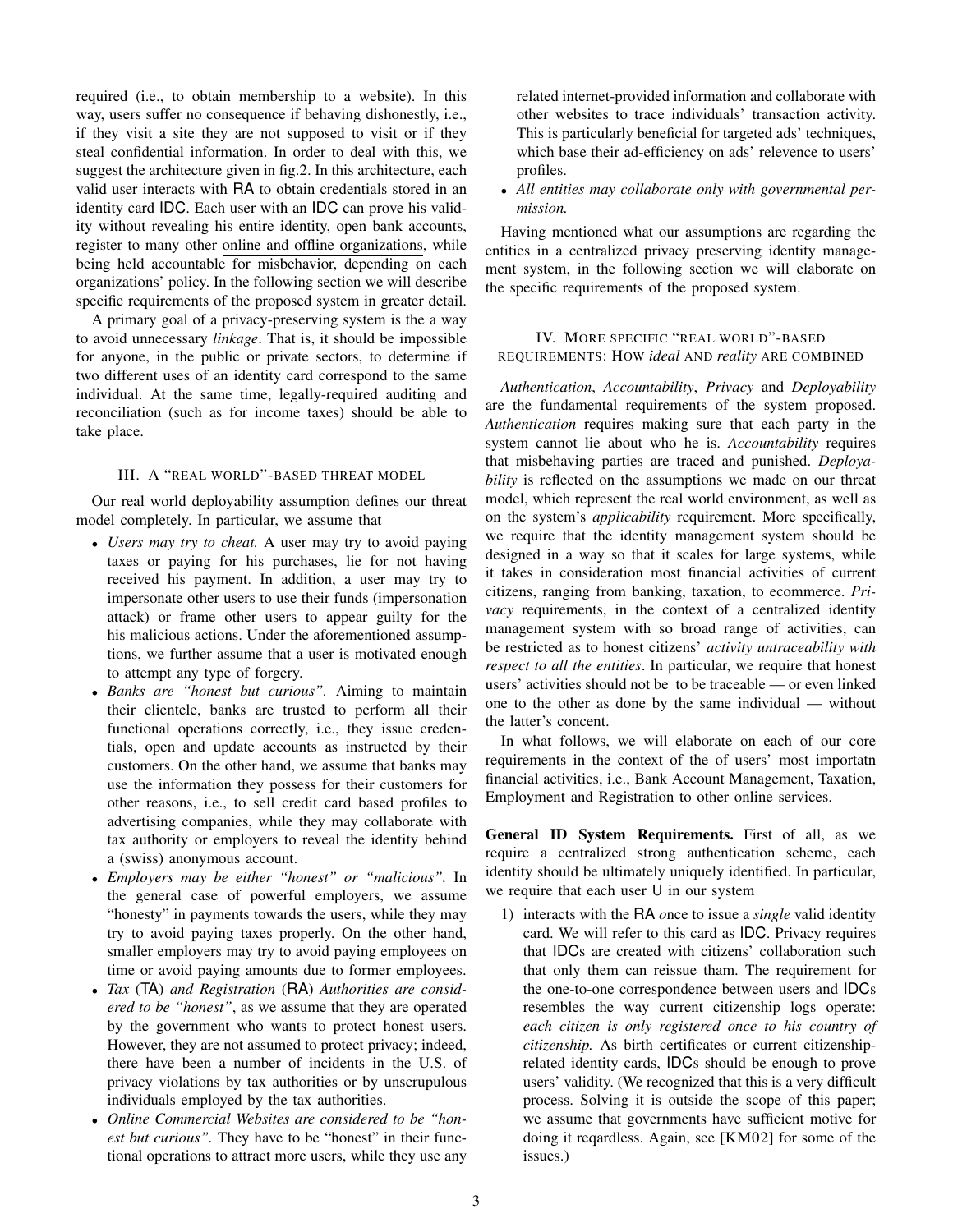- 2) should not be able to create an IDC by himself or by collaborating with any other U or organization (IDCunforgeability). This requirement is linked to the per person uniqueness of the IDC.
- 3) should be the only one able to prove ownership of his IDC. In current identity systems, this is achieved through the photo attached to the ID card. However, as we want IDCs to provide no information regarding its owner to any unauthorized third party, photos cannot be used in this case.
- 4) can demonstrate ownership of his IDC multiple times, in a way so that no one can reveal U's name (untraceability). In addition no one should be able to link two IDC ownership demonstrations as been originated by the same user (unlinkability).
- 5) may use his IDC in order to prove specific attributes related to himself without revealing anything more than what required. Attributes of this type may be his age or adulthood in bars in various countires, his driving license, or his criminal record.
- 6) may use his IDC to obtain membership to different types of services, i.e., online customer services, banks, football clubs, etc. In fact, depending on the type of the organization and the corresponding user-registration procedure, organization-issued membership credentials may be linked to its members' IDC. In this way local misbehavior of a member will lead to overall user-identification.

Bank Account Management. In terms of user interaction with banks, we require that

- 1) each valid user should be able to open no more bank accounts than the ones he is entitled to open based on his financial status. For privacy purposes, we may consider enabling the bank system to support two types of accounts:
	- *Anonymous but traceable accounts*, namely accounts which cannot be linked to a particular identity and more specifically to their owners, but whose activity may be observable by the bank — i.e., through credit cards. It is critical that anonymity in this case does not violate the accountability requirement. Users should only be able to open such accounts if they are financialy eligible to, while they should be taxed accordingly.
	- *Accounts with someone's name attached*, which are similar to the accounts currently supported by most banks.
- 2) An account's ownership should be able to be revoked or changed in the following cases:
	- its owner dies; user's inheritors should be provided access to their heritage.
	- its owner is in serious debt to the bank, because of i.e., credit card use.
- 3) A user should be taxed on the overall amount of money he keeps in a bank regardless of in how many

accounts his savings are distributed. In the special case of anonymous accounts, taxation should be done in a way so that no privacy breach is caused.

Employment. It is likely that complete user anonymity is not an issue towards employers. Employers do need to know the full identity of their employees. In fact, in some extreme cases of national security organizations, details of the personal life of the individual are necessary to decide for that individual's credibility. Consequently, the privacy definition in the context of users' employement systems is restricted to the avoidance of any bank-account privacy breach due to employers' interaction with the banks or taxation authority throughout employees' payment and taxation respectively.

In particular, we require that payment proceeds in such a way that the employer-bank collaboration will not reveal the identity of a particular anonymous account to which the payment takes place. However, the payment should be conducted in an accountable and fair way. In addition, the employer must interact with the TA to provide payment information regarding its employees. No privacy issues arise from this interaction since both entities know the identities of the users and the taxes withheld.

Another employment-wise cybersecurity concern is be access control for specified sites. We emphasize the common case where we need to have strong authentication within the company but complete anonymity outside the company. A typical example for that would be in critical infrastructure systems: when an employee of a particular company logs in to a critical infrastructure's website, such as a SCADA system, the employee's exact identity should be knowable by that particular company's department, while for any entity outside the company, the employee should be hidden among the employees of that department (company). In any case, it should be possible to trace a misbehaving party.

Taxation. Tax Authority (TA) should be able for each individual user U to verify the latter's income, verify that the appropriate bank-account withholding taxes have been applied and exempt U— if eligible — from taxes on particular purchases. Privacy, as in employers' case, does not require that TA does not know the identities of the users. However, we want to enforce that his employment or bank-account privacy is not compromised through TA's interactions with the banks or employers.

Other Online Services. Online services may include Usubscriptions to various websites, such as magazines, travel agencies, concert venues, gyms, etc. A user's medical account login may also constiture another online activity of his. In all these cases, we do require that

- 1) a user's identity is not revealed, unless with the latter's consent.
- 2) a user's online activity cannot be monitored, i.e., we want to enforce that no third party — other than U and in many cases the online service system — should be able to link two different browsing or purchase activities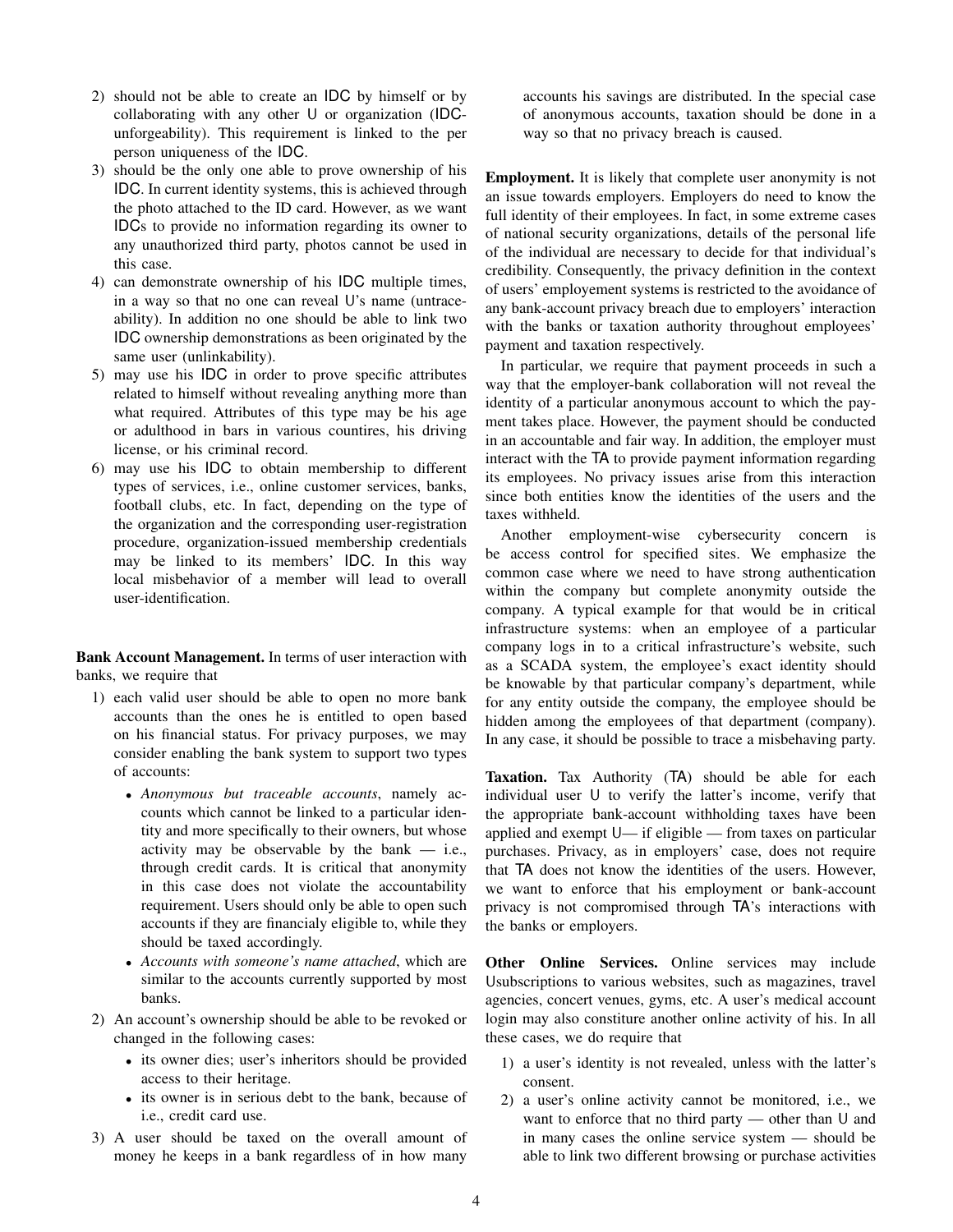of the same user. In this way, we want to avoid any userprofiling without user's consent.

#### V. A CRITICAL ISSUE: IDC MANAGEMENT

In the previous section, we discussed the requirements of a privacy-preserving identity management system in users' interactions with the various authorities, i.e., banks, tax authorities, employers, etc. However, the real world nature of this system, as well as the importance of a user's IDC to his privacy, require a special class of privacy-preserving protocols related to the management of IDCs. More specifically, assuming a user U who has obtained an IDC, special privacy-preserving mechanisms should address the following:

- 1) it should be possible for U to "change" his IDC for security reasons so that no user-interactions related information leaks to unauthorized parties.
- 2) it should be possible for U to reissue his IDC if he loses it, i.e., he should be able to invalidate his old IDC and substitute it with a new one. In particular, to avoid any impersonation/identity theft attacks, the following procedures should take place:
	- recovery of his IDC's content;
	- IDC-loss declaration and automatic blacklistability of all the U's registrations with the old IDC; in this way, we aim to restrict the attacker from using U's membership credentials contained in the card or learn any thing about U's past activity. Under this assumption, we need to enforce that IDCs should have an extra layer of protection so that its owner's information is protected from a third party;
	- automatic update of all U's registrations with U's new IDC.
- 3) it should be possible for the content of IDC to be recovered when U dies or is in an serious medical condition, but only by authorized individuals.
- 4) The system should be usable and comprehensible by ordinary citizens. Too many online systems are too complex. Here, we are suggesting a scheme involving many different identities for each person. It is crucial that people know which identity is being used for each activity, and to understand the privacy and functional consequences of the identity selection. The system should "do the right thing" by default, and without excess confusion.

All these issues are very important. The real world nature of our system posits deployability of any protocols suggested a critical property. Consequently, any mechanism attempted to address the management of such an identity management system should be efficient enough to serve many requests at the same time. When it comes to lost identity cards, citizens cannot wait forever for their new cards to be issued; at the same time, the longer the credential blacklisting, takes the more time an attacker would have to exploit the stolen card.

# VI. RELATED WORK

Cybersecurity has been addressed in the past in a centralized way. As mentioned before, Sen. Schumer in [H09] has suggested the need for a biometric-based identification system to restrict the issuing of fake identities. Many countries are embedding biometric data in passports, in conformance with ICAO standards.

There has been some work indicating the problem of online privacy. In particular, Brands [B00] was one of the first to provide a big overview of privacy issues caused by the extended online use of PKI. Brands showed how an ordinary PKI would enable the construction of public dossiers of each individual's online activity. Instead, he provided a series of constructions of privacy preserving credentials, tickets and certificates based on blind signatures and zero knowledge proofs. Camenish and Lysyanskaya suggested in [CL01] a credential system with guaranteed user anonymity and credential showing unlinkability.

Although the concept of a privacy preserving identity management system with so broad range of applications has not been proposed in the past, centralized identity management systems applying the primitives of Brands, Camenisch and Lysyanksaya have been suggested in the past.

Being a prototype of [CL01], Idemix [CVH02] is the most representative example. In addition, in [CVH02], Camenisch and Herreweghen developed additional functionality for service providers and credential issuers to configure and enforce resource access control and credential issuing decisions.

Higgins [F] is an open source identity framework, which enables users to integrate identity and profile information across various data sources and protocols. In Higgins each digital identity is represented as a separate, visual iCard, while its attribute service provides to identities anonymous but authorized demonstration of their attributes.

The PRIME project [G] is a European initiative for management of the multiple identities a consumer may have obtained through his online interactions in the internet for commerce operations as airline and airport passenger processes or collaborative e-Learning, so that consumer's privacy is maintained.

OpenID [FPVFOGTOIT] and iCard [JLLP03] Foundation are examples of frameworks handling many identities of the same user across different websites. Icard, plugged into a mobile device serves as the centerpiece that provides enhanced networking and application capabilities to the mobile host.

As we can see, cybersecurity has been an issue in all the aforementioned cases. In particular online logins and proof of particular attribute procession have been addressed in the past in a centralized way. However, they do not deal with particular financial operations such as bank account management and taxation, which require a degree of identification. Similarly, master identity revocation and update and card loss recovery are very important real world issues which have not been discussed in previous work.

#### VII. CONCLUSION

In this paper, we presented the requirements of a centralized identity management system, where each individual owning an identity card IDC can perform all his current financial operations in a privacy preserving nevertheless accountable way. We claim that such a system may substantially support